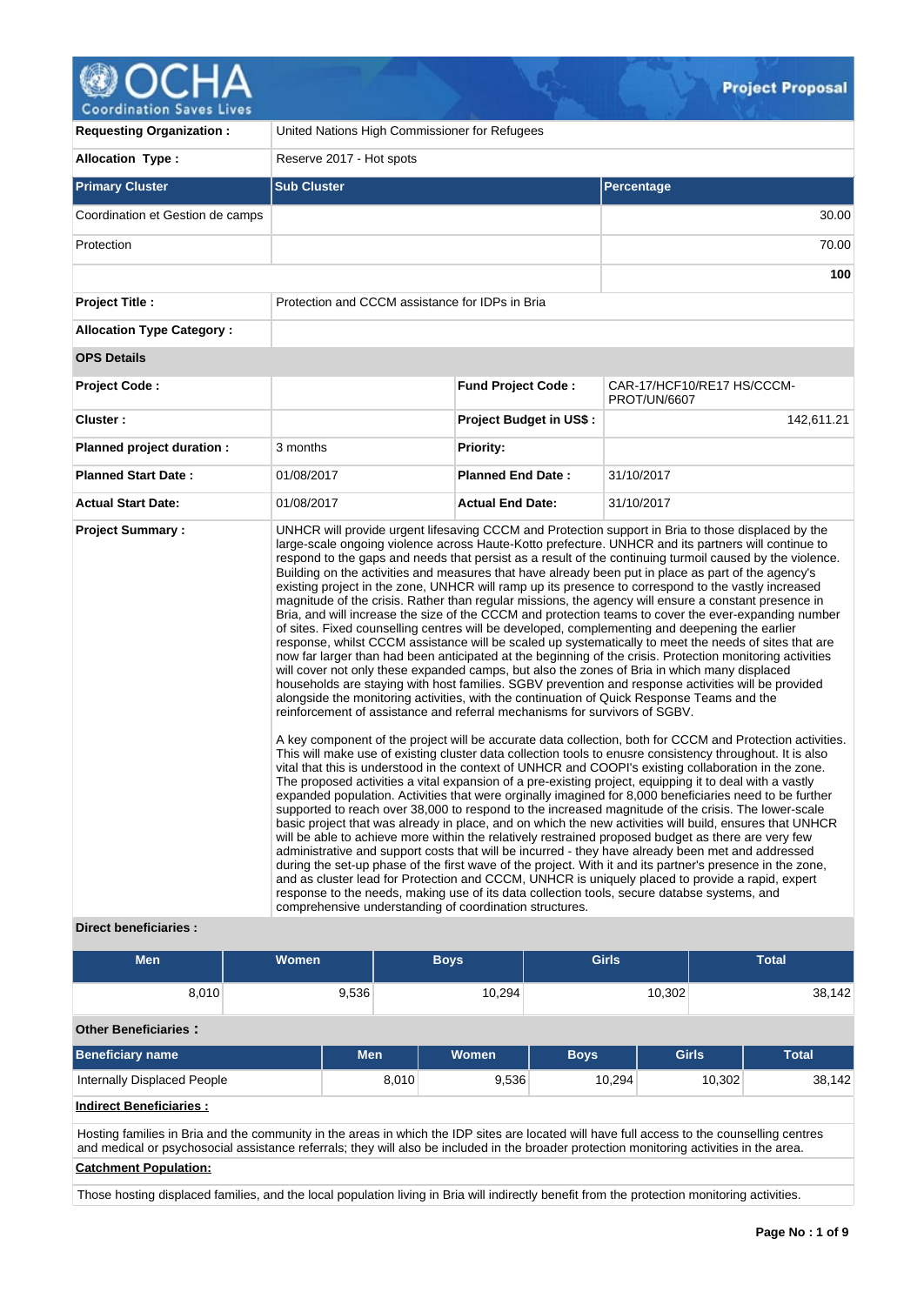## **Link with allocation strategy :**

This response is in line with the allocation strategy as it responds to urgent, life-saving, multisectorial needs in Bria. It responds to needs which are not part of the regular programme but are part of the emergency response. In particular, it responds to the following criteria: 1. Saving Lives: Affected population have access to integrated emergency assistance that ensures their survival and safeguards their safety

and dignity

2. Respecting fundamental rights: The protection of populations affected and at risk of human rights violations is strengthened.

3. Preserving human dignity: Affected and at-risk populations have access to basic social services.

The delivery of protection and assistance to IDPs through CCCM and protection monitoring and response by UNHCR and its partners will ensure that these strategic objectives are met In summary, UNHCR's project responds to the Reserve Fund's allocation strategy by providing support to the most critical humanitarian needs in areas affected by the crisis and characterised by population movements. Geographically, the project responds to the Reserve Funds's prioritised zone, focusing uniquely on Bria in order to addressed the most pressing humanitarian needs.

#### **Sub-Grants to Implementing Partners :**

| <b>Partner Name</b>                                  | <b>Partner Type</b> | <b>Budget in US\$</b> |
|------------------------------------------------------|---------------------|-----------------------|
| <b>COOPI</b>                                         | International NGO   | 119,760.00            |
|                                                      |                     | 119,760.00            |
| Other funding secured for the same project (to date) |                     |                       |

#### **Other funding secured for the same project (to date) :**

| <b>Other Funding Source</b> | <b>Other Funding Amount</b> |
|-----------------------------|-----------------------------|
|                             |                             |

# **Organization focal point :**

| <b>Name</b>       | <b>Title</b>                                       | Email | <b>IPhone</b>    |  |  |  |
|-------------------|----------------------------------------------------|-------|------------------|--|--|--|
| Alexander Lewis   | lewisa@unhcr.org<br>Associate Reporting<br>Officer |       | +236 70 55 28 92 |  |  |  |
| <b>BACKGROUND</b> |                                                    |       |                  |  |  |  |

# **1. Humanitarian context analysis**

Following the outbreak of violence that began during late 2016, the town of Bria in Haute-Kotto prefecture was already host to some 8,000 people displaced by an increasingly complex conflict between Anti-Balaka and the Ex-Seleka FPRC group. UNHCR launched a response with its partner COOPI in order to respond to needs in Bria itself, and the axis to Ippy. As the situation worsened through April and May, access outside Bria became more challenging, and violence spread around the wider area with movement of armed groups in both directions between Haute-Kotto and Mbomou prefectures. This context saw the number of people seeking safety in Bria swell to 38,142 (8,073 households) at the time of writing, stretching the capacity of actors on the ground to breaking point as the population settled in four separate sites as well as hosting areas. The FPRC group joined forces with a number of allies (Goula, Rounga, and Arab) consolidating its presence in the area and committing exactions against the civilian population. During the middle of May, armed confrontations between FPRC and Anti-Balaka fighters became a regular occurrence in the prefecture and within Bria itself. Civilians were stuck in the middle of the violence, with the armed groups burning over 300 houses, forcing people to flee in search of safety. In late May, MINUSCA instituted a campaign called "Bria without Armed Groups" in order to calm the security situation. Since then, sporadic outbreaks of violence in Bria have been a regular feature of the environment, with the Gobolo neighbourhood remaining particularly volatile. Throughout this period, the armed groups continued to conduct attacks against villages on the axes surrounding Bria whilst they regrouped. The groups then began to hold territory around the outskirts of the town. These movements created panic in the town as rumours circulated amongst the population of imminent attacks. By early June, some IDPs had attempted to return to their homes in Bria, but most of those attempting to do so were prevented by illegal FPRC "mixed brigade" patrols and the positioning of Anti-Balakas in response. Various armed groups were implicated in a number of protection incidents in the IDP sites throughout the month of June, including numerous attempts to kidnap civilians and a number of shootings. This situation has continued throughout the month of July, with a number of incidents in Gobolo, frequent reports of human rights abuses (particularly incidents of SGBV) and occasional temporary limitations on humanitarian access to parts of the town. The population staying with host families in Bria (predominantly in Bornou) has expanded during July, as has the population at the PK3 site which has now received a population of over 24,000 - far beyond its capacity.

**2. Needs assessment**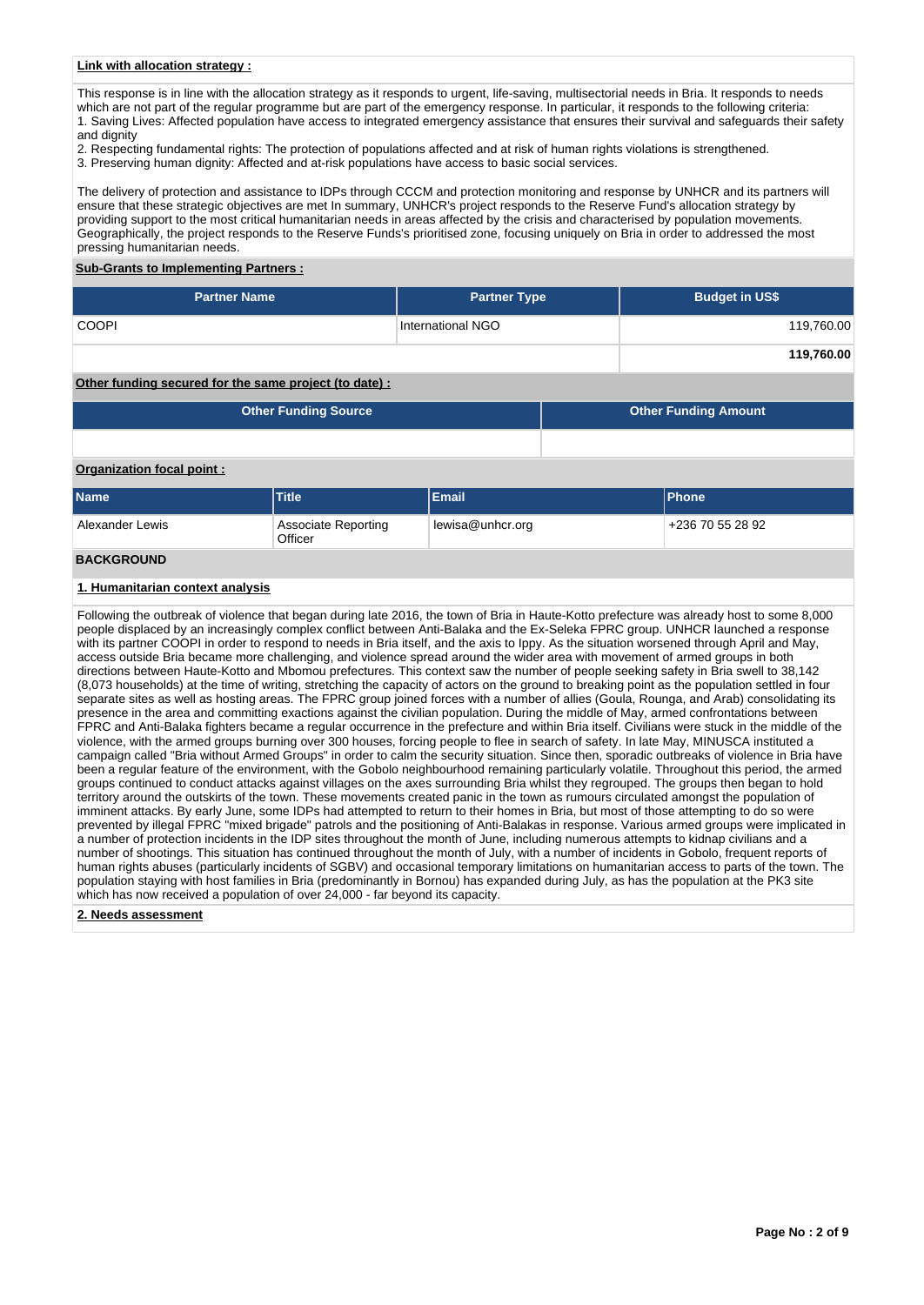As the number of IDPs grew to almost five times larger than the population displaced in the first stages of the crisis, the capacity of the humanitarian community to respond was stretched. The daily situation reports provided by UNHCR staff on the ground in Bria have revealed a number of pressing needs. UNHCR and COOPI embarked on a plotting exercise in the PK3 site (the largest of the four IDP sites in the town), but by the time the plots of land had been divided, the number of people on the site had surpassed the available land. Further plots are now being divided, but this exercise will be an ongoing concern in order to maintain the necessary space to maintain a good standard of sanitation and to avoid heightening the risk of outbreaks of disease. This will also be the case for the over-spill population who are expected to seek temporary shelter in the parish hospital nearby the PK3 site.

The population faces a vast array of protection needs, as armed groups frequently seek to infiltrate the civilian population. Differences in the interests of local landowners, community leadership, and the wider population mean that the intervention of UNHCR is often required to resolve disputes and to prevent them evolving into larger conflicts. One example of this is recent opposition from local community chiefs to the proposed construction of 10 schools to serve the sites, as this was considered as a step that would lead to the longer stay of IDPs. The sanitation and latrine blocks are an area in which there is considered to be a high risk of incidents of SGBV, something which the community have reported on several occasions. More broadly, the relative lack of light at night has served to exacerbate these problems. There is an urgent need to reinforce community organisation and the committees that have been established and equipped over recent months, as well as further strengthening SGBV response mechanisms.

Population movements within Bria have also created new needs, with the repositioning of many displaced families within hosting areas. The expansion of the displaced population in Bornou will require detailed follow-up, beginning with data collection, and the strengthening of RECOPs (Réseau Communautaires de Protection) teams. Approximately 65% of those staying with hosting families are below the age of 18, a possible source of vulnerability that will need regular follow up throughout the duration of the project. At the PK3 site, CCCM will be vital in addressing the array of different needs, including the provision of additional water points (there are only two at present), the need for a designated place for waste disposal, further trainings for block leaders on hygiene matters, and strengthened coordination to avoid duplications by the different actors.

#### **3. Description Of Beneficiaries**

The direct beneficiaries of this project are the 38,142 displaced by the violence in Haute-Kotto who have fled to Bria. These include the total 24,520 IDPs presently living at the PK3 site, those on the other three established sites of the Eglise Catholique, Eglise CEBI, and Hopital site, as well as several thousand living among host communities in the town, particularly in the Gobolo and Bornou neighbourhoods which are at present hosting 1,591 and 6,669 IDPs and the Kotto Ville - Ifaye site. Those affected are not limited to one community but include Christians, Fulanis, and local Muslim populations.

## **4. Grant Request Justification**

The proposed project will effectively address the needs identified by the regular UNHCR and COOPI situation reports in Bria. The project has been designed in close consultation with the CCCM/NFI/Shelter Cluster as well as the Protection Cluster, and is reflective of the key cluster priorities for the affected population. Having already undertaken significant efforts to address the NFI and shelter needs in the town, it was determined that the key remaining needs mostly pertain to the organisation of the sites, reinforcement and extension of the social committees, and the strengthening of protection monitoring teams - with a particular regard to SGBV prevention and response. A central part of this will be to ensure the accurate collection of data for CCCM and Protection purposes in order to inform appropriate, tailored responses.

The new needs created by the latest displacement are sudden, far above the pre-existing needs, and could not have been anticipated. At the same time, there has been a reduction in the available finances for humanitarian actions in CAR, partly as a consequence of crises elsewhere in the world, but mostly as a result pf the rapidly spiraling numbers of displaced that has stretched the existing budgets far thinner. The provision of strengthened site management support, community self-management and protection monitoring will have a profound effect for the benefit of the impacted community.

# **5. Complementarity**

Having received generous funding from the Humanitarian Funds to launch activities to ensure the provision of emergency shelter, CCCM and protection of the initial 8,000 IDPs in Bria, the vast and sudden increase of the population-in-need means that the existing response is insufficient for the new needs. As part of that initial response, UNHCR has already developed a strong coordination network inside Bria, and has established arrangements for the lodging of staff on mission through having maintained a constant rotation of missions since late May. UNHCR's key partner on the ground, COOPI, has already fully established its base in Bria, and has had a full team in the town throughout the past four months. The benefit of building on pre-existing activities is that the new activities will not require significant administrative changes or new support costs. Fitting neatly into the existing programme, the proposed response would see the activities, teams, and targets expanded to meet the new needs. Whilst the existing project was able to successfully establish camp and community organisational structures in the Eglise Catholique, PK3, Eglise CEBI, and Hopital sites, there is more to be done in terms of developping the response and data collection for those staying with hosting families in Gobolo and Bornou. For PK3 - the single largest site in the town - the original project established land plots, focal points, back-up focal points, and referral pathways. The expansion of the population beyond the current capacity of the site will necessitate the furthering of all the aforementioned work.

# **LOGICAL FRAMEWORK**

**Overall project objective**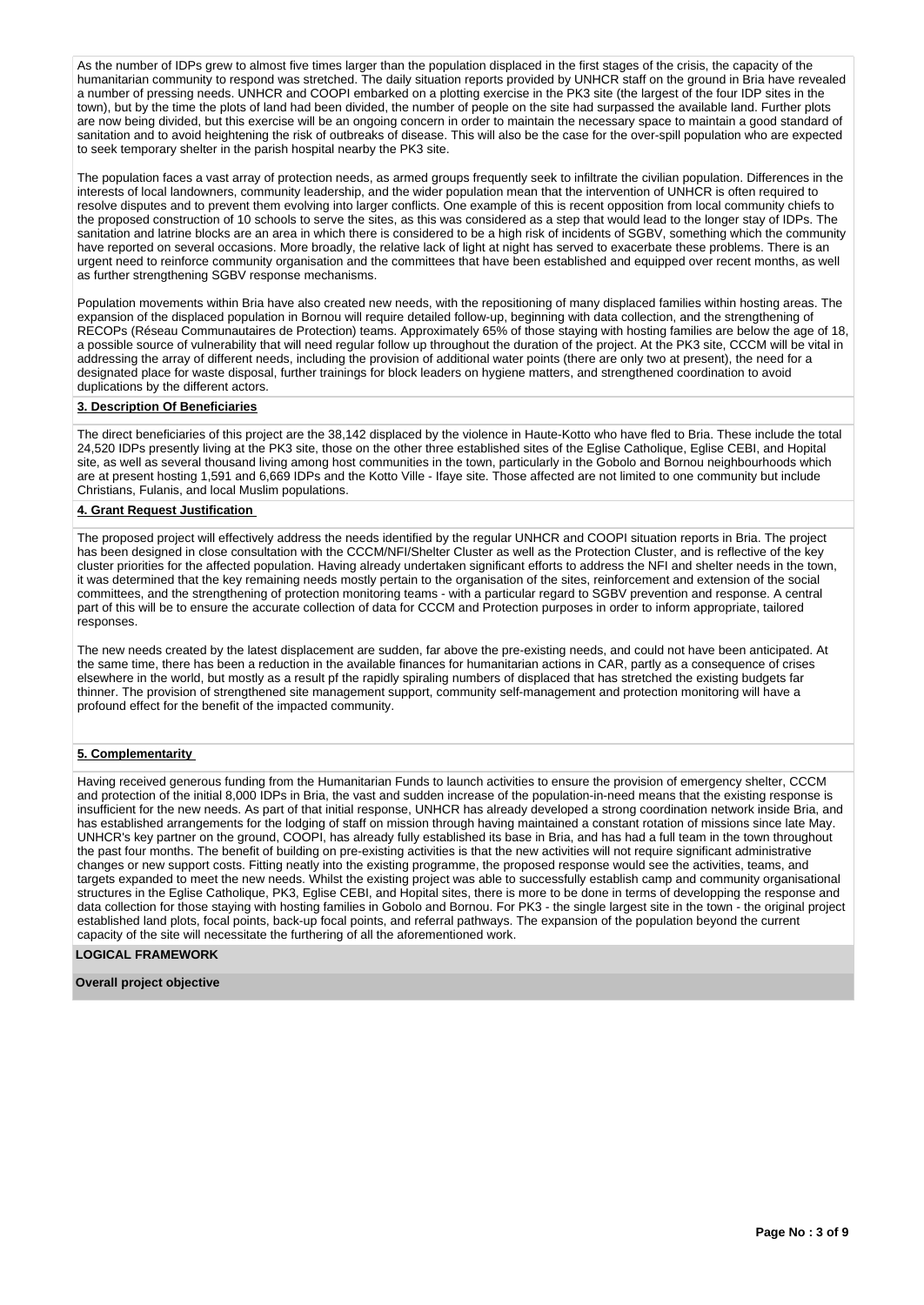The main objective of this project is to ensure that the displaced population of Bria has access to life-saving protection and CCCM assistance, including both site planning and community organisation in addition to concrete referral mechanisms to essential services including medical and psychosocial services for SGBV survivors. The agency will ensure that the principle of Do No Harm is respected, and will ensure accountability to the population, protection mainstreaming across the response as a whole, ensuring that fundamental rights are respected while meeting the most urgent needs. As in all UNHCR projects, Age, Gender, and Diversity Mainstreaming will be applied throughout the planning and implementation of activities.

The project will include 6 psychosocial workers delivering assistance and response to survivors of SGBV through the two fixed counselling centres in Gobolo and Bornou, as well 6 psychosocial assistants/community animators engaging with the displaced populations both for the prevention of SGBV, quick referrals, and community sensitisation to risks and mitigation measures. Eight designated site monitors will ensure daily presence in all sites to receive and address community concerns, and to ensure that minimum standards are maintained. The teams are comprised of COOPI staff who have previously received expert training in SGBV prevention and response; something that was delivered by an international psychiatrist in a three-week training as part of the previous project. UNHCR's role will be to oversee and supervise the delivery of the programme, providing guidance, coordinating with other actors, and providing regular on-the-spot trainings for the COOPI staff to address any gaps in knowledge of standard operating procedures. UNHCR has already delivered capacity-building trainings to COOPI teams in the area over recent months, and reinforcement of these efforts will be part of the value added by UNHCR.

**Coordination et Gestion de camps**

| <b>Cluster objectives</b>                                                                                                                                          | <b>Strategic Response Plan (SRP) objectives</b>                                                                                                               | <b>Percentage of activities</b> |
|--------------------------------------------------------------------------------------------------------------------------------------------------------------------|---------------------------------------------------------------------------------------------------------------------------------------------------------------|---------------------------------|
| 2017 Objectif 3 : Evaluer et coordonner<br>l'assistance à la population affectée dans les<br>sites et en familles d'accueil afin d'assurer<br>une réponse adéquate | Objectif 1 HRP - 2017 : Les populations<br>affectées par des chocs ont accès à une<br>assistance d'urgence intégrée assurant leur<br>sécurité et leur dignité | 100                             |

**Contribution to Cluster/Sector Objectives :** The proposed response will include ongoing assessment of the on-site and host-family-based populations to determine their emerging needs. As the CCCM lead actor, UNHCR will be closely involved in the day-to-day site planning activities such as the allocation of plots and the identification of potential risk factors. These activities will include constant communication with the beneficiary population to better understand the challenges and risks that they face in order to strengthen and better target the protection response.

#### **Outcome 1**

The population benefits from profiling, urgent needs identification, and clear site planning whilst increasing its capacity and self-sufficiency to manage and refer its own needs.

# **Output 1.1**

## **Description**

The target population benefits from camp coordination and camp management activities aimed at identifying the most urgent needs.

# **Assumptions & Risks**

Assumption: The population will continue to respect the land allocations defined within each site.

Risk: The displaced population will continue to rise, overwhelming the capacity of the existing sites and requiring the identification of new spaces.

Mitigating Measures: UNHCR will maintain close contact with a range of actors and with the community themselves to facilitate an early warning system in case of new displacement. Space will be pre-identified to facilitate a more sure response should this occur.

# **Indicators**

|                                                                                                                             |                                     |                                                                                                                                                                                                                                                                           | <b>End cycle beneficiaries</b> |              |            | End<br>cycle      |               |  |  |
|-----------------------------------------------------------------------------------------------------------------------------|-------------------------------------|---------------------------------------------------------------------------------------------------------------------------------------------------------------------------------------------------------------------------------------------------------------------------|--------------------------------|--------------|------------|-------------------|---------------|--|--|
| Code                                                                                                                        | <b>Cluster</b>                      | <b>Indicator</b>                                                                                                                                                                                                                                                          | <b>Men</b>                     | <b>Women</b> |            | <b>Boys</b> Girls | <b>Target</b> |  |  |
| Indicator 1.1.1                                                                                                             | Coordination et Gestion de<br>camps | # de ménages sur les sites de déplacés et en<br>familles d'accueil qui ont bénéficié d'un profilage<br>permettant de cibler le type d'aide à leur apporter<br>(aide au retour, à la relocalisation ou l'intégration<br>locale)                                            |                                | 9,536        | 10,2<br>94 | 10,3<br>02        | 38.142        |  |  |
|                                                                                                                             |                                     | <b>Means of Verification:</b> Data lists; protection monitoring reports; UNHCR regular sitreps; Camp Coordination Meeting Minutes; Joint<br>Monitoring mission minutes; Community self-management committee meeting reports, and Displacement Tracking Matrix (DTM) data. |                                |              |            |                   |               |  |  |
| Indicator 1.1.2                                                                                                             | Coordination et Gestion de<br>camps | # d'analyse des besoins effectuées en site et<br>communautés d'accueil                                                                                                                                                                                                    |                                |              |            |                   | 20            |  |  |
| <b>Means of Verification:</b> Protection Monitoring Reports; UNHCR Bria regular sitreps; partner monthly reports; DTM data. |                                     |                                                                                                                                                                                                                                                                           |                                |              |            |                   |               |  |  |
| Indicator 1.1.3                                                                                                             | Coordination et Gestion de<br>camps | # of coordination meetings between field actors<br>organised per month                                                                                                                                                                                                    |                                |              |            |                   | 2             |  |  |
| Means of Verification : Coordination meeting minutes weekly sitrens cluster reports                                         |                                     |                                                                                                                                                                                                                                                                           |                                |              |            |                   |               |  |  |

**<u>erification</u>** : Coordination meeting minutes, weekly sitreps, cluster reports.

# **Activities**

## **Activity 1.1.1**

## **Standard Activity : Not Selected**

Set-up and organisation of sectorial IDP community self-management committees in each identified target location by CCCM Workers. This includes: identification of committee members, structuring of committees, and the development of reporting/referral lines.

**Activity 1.1.2** 

**Standard Activity : Not Selected**

Accurate demarcation of adequately-sized plots in all IDP sites in Bria.

**Activity 1.1.3** 

**Standard Activity : Not Selected**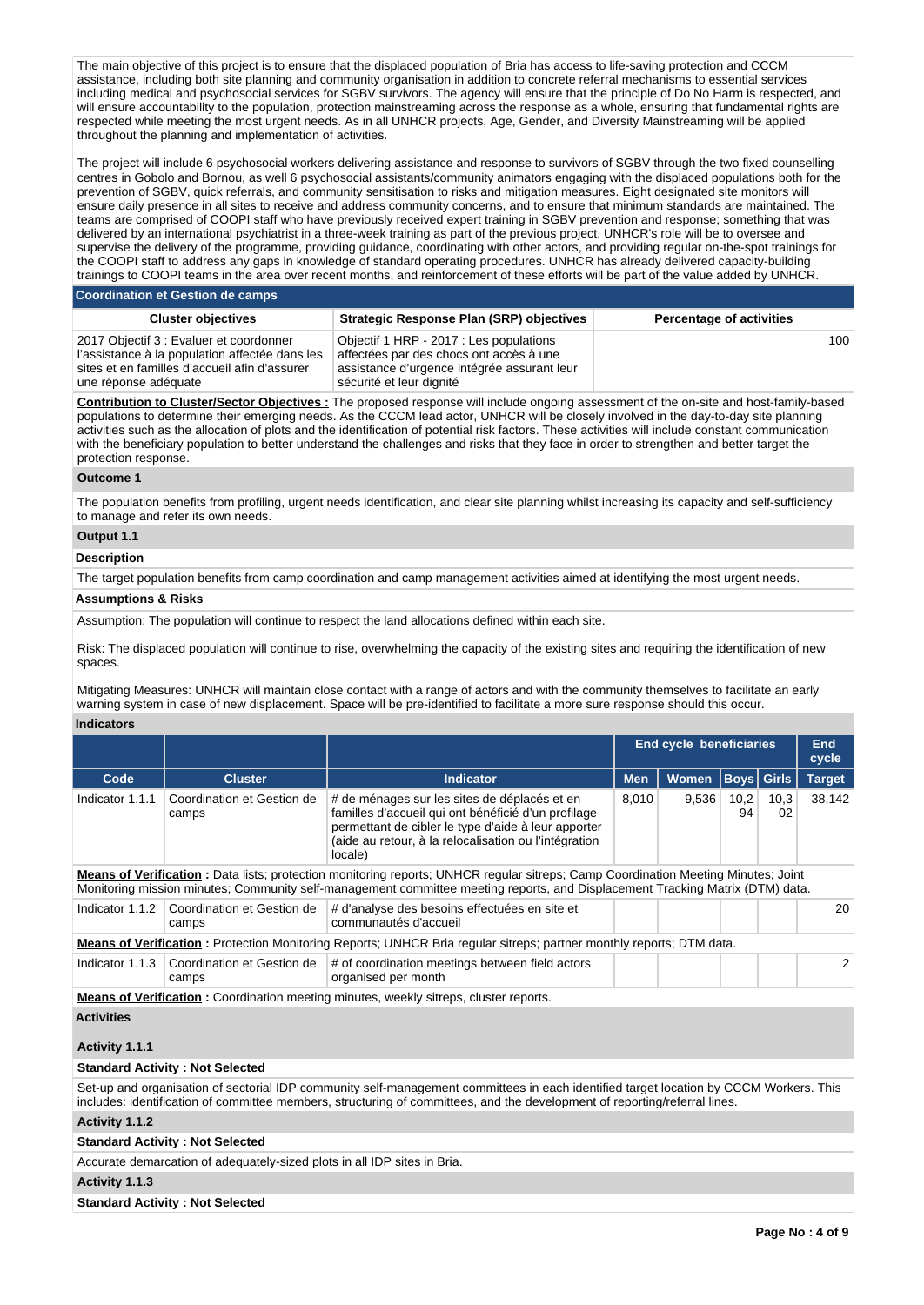Reinforcement of coordination between actors in the field to ensure the delivery of an appropriate response to identified needs and the avoidance of gaps or overlaps

# **Activity 1.1.4**

# **Standard Activity : Not Selected**

Analysis of data collected to develop a targetted, informed response.

# **Additional Targets :**

| <b>Protection</b>                                                                                                                                                                                                          |                                                                                                                                                               |                                 |
|----------------------------------------------------------------------------------------------------------------------------------------------------------------------------------------------------------------------------|---------------------------------------------------------------------------------------------------------------------------------------------------------------|---------------------------------|
| <b>Cluster objectives</b>                                                                                                                                                                                                  | Strategic Response Plan (SRP) objectives                                                                                                                      | <b>Percentage of activities</b> |
| 2017 Objectif 1: Renforcer la protection de la<br>population affectée par le conflit en réduisant<br>les facteurs aggravants, notamment les<br>atteintes à la liberté de mouvement et à<br>l'intégrité physique et morale. | Objectif 1 HRP - 2017 : Les populations<br>affectées par des chocs ont accès à une<br>assistance d'urgence intégrée assurant leur<br>sécurité et leur dignité | 100                             |

**Contribution to Cluster/Sector Objectives :** This project will meet the cluster objectives and strategy by ensuring that the immediate lifesaving protection needs of the displaced populations are met, and that well-defined referral mechanisms are strengthened for emergency medical services, and response mechanisms for emergency psychosocial services. All activities will follow the principle of Do No Harm, and ensure accountability to the population. These activities will complement the CCCM-light activities, working in tandem to ensure protection mainstreaming across the response as a whole, ensuring that fundamental rights are respected while meeting the most urgent needs. As in all UNHCR projects, Age, Gender, and Diversity Mainstreaming will be applied throughout the planning and implementation of activities.

# **Outcome 1**

The population benefits from regular life-saving protection monitoring and referral activities/mechanisms.

# **Output 1.1**

# **Description**

The most urgent life-saving protection needs of the effected population are adequately met and/or referred.

## **Assumptions & Risks**

Assumptions: 1. The services to which referrals are made will continue to be sufficiently equipped to meet the needs of the increased displaced population.

2. The security situation in the zone will continue to permit humanitarian access to all targeted sites and hosting areas.

Risk: Some actors may not be able to continue their interventions in Bria as needs elsewhere in the country stretch their resources.

Changes in the dynamics of armed group activites will provoke new inter-commnunal violence in the hosting area.

Mitigating Measures: UNHCR will continue trying to deepen and widen its links with other actors in Bria to ensure that gaps can be filled by alternatives when and where necessary. Regular coordination will be ensured with MINUSCA, the full range of local actors, and the beneficiary community to ensure that it is aware of any changes to the security context as early as possible to facilitate necessary action.

# **Indicators**

|                                                                                                                             |                                                                                                                           |                                                                                                                                                                                                               | <b>End cycle beneficiaries</b> |              |    |                   | <b>End</b><br>cycle |  |  |
|-----------------------------------------------------------------------------------------------------------------------------|---------------------------------------------------------------------------------------------------------------------------|---------------------------------------------------------------------------------------------------------------------------------------------------------------------------------------------------------------|--------------------------------|--------------|----|-------------------|---------------------|--|--|
| Code                                                                                                                        | <b>Cluster</b>                                                                                                            | <b>Indicator</b>                                                                                                                                                                                              | <b>Men</b>                     | <b>Women</b> |    | <b>Boys</b> Girls | <b>Target</b>       |  |  |
| Indicator 1.1.1                                                                                                             | Protection                                                                                                                | # of monitoring reports shared                                                                                                                                                                                |                                |              |    |                   | 20                  |  |  |
| Means of Verification: Monitoring team reports, UNHCR regular sitreps, UNHCR Field Office Monthly Sitreps, Partner Sitreps. |                                                                                                                           |                                                                                                                                                                                                               |                                |              |    |                   |                     |  |  |
| Indicator 1.1.2                                                                                                             | Protection                                                                                                                | # of monitoring missions conducted in the affected<br>area                                                                                                                                                    |                                |              |    |                   | 45                  |  |  |
| protection situation reports.                                                                                               |                                                                                                                           | <b>Means of Verification</b> : Protection monitoring team reports; UNHCR protection sitreps; partner protection reports; UNHCR monthly                                                                        |                                |              |    |                   |                     |  |  |
| Indicator 1.1.3                                                                                                             | Protection                                                                                                                | # de survivants de violences basées sur le genre<br>(VBG), d'exploitation et d'abus sexuels (EAS)<br>(hommes, femmes, filles, garçons) ayant été<br>suivis à travers un plan de prise en charge<br>individuel | 10                             | 50           | 10 | 30                | 100                 |  |  |
|                                                                                                                             | Means of Verification: Counselling Centres monthly reports, partner protection reports, UNHCR monthly protection reports. |                                                                                                                                                                                                               |                                |              |    |                   |                     |  |  |
| Indicator 1.1.4                                                                                                             | Protection                                                                                                                | # of coordination meetings between field actors<br>organised per month                                                                                                                                        |                                |              |    |                   | $\overline{2}$      |  |  |
| <b>Means of Verification:</b> Meeting minutes, weekly sitreps, and cluster reports.                                         |                                                                                                                           |                                                                                                                                                                                                               |                                |              |    |                   |                     |  |  |

## **Activities**

#### **Activity 1.1.1**

#### **Standard Activity : Not Selected**

Data collection and data analysis: analysis of protection needs and the situation in sites and hosting areas through the administration of a questionnaire at both the individual and community level.

# **Activity 1.1.2**

## **Standard Activity : Not Selected**

Evaluation of the situation of persons with specific needs and the prevalence of SGBV in the IDP sites and the surrounding hosting communities.

**Activity 1.1.3**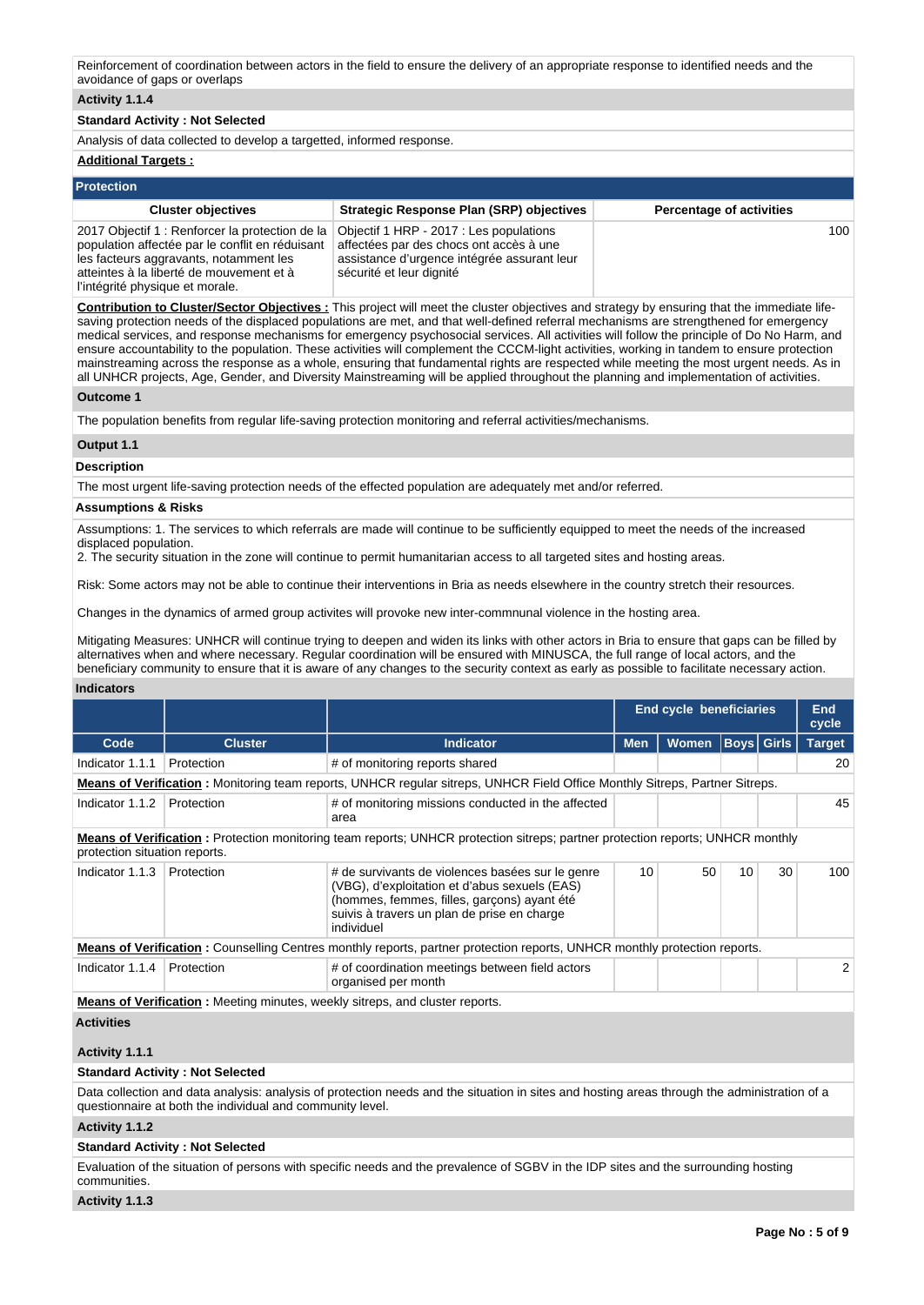#### **Standard Activity : Not Selected**

Referral of protection incidents to appropriate services and response: ensuring the presence of two fixed counselling centres staffed by protection staff trained in psychosocial counselling techniques and swift medical referral.

#### **Activity 1.1.4**

## **Standard Activity : Not Selected**

Reinforcement of coordination between protection actors in the field to ensure the delivery of an appropriate response to identified needs and the avoidance of gaps or overlaps

# **Activity 1.1.5**

# **Standard Activity : Not Selected**

Sensitisation of the population to protection principles by protection monitors and community workers. This includes: identification and explanation of common protection risk factors, and sensitisation on appropriate community-based responses, prevention mechanisms, and referral lines.

## **Additional Targets :**

# **M & R**

## **Monitoring & Reporting plan**

UNHCR will maintain a constant direct presence in Bria through the conducting of long-term field missions, with occasional rotations in order to ensure staff welfare, in addition to the consolidated partner presence in the town. Monitoring missions and site visits will be conducted by Multifunctional Teams to support the response. These will be comprised of protection staff, programme staff and the reporting officer. Monitoring missions will include the delivery of questionnaires to assess disaggregated data by age and gender. They will ensure that risk factors are being adequately addressed in all aspects of the project. Statistical data will be taken alongside qualitative and quantitative data to monitor the project. This will include monitoring of the CCCM-light activities, ensuring that women's committees are functional and active, and monitoring of the protection monitoring to ensure that protection response and referral is carried out in a timely manner. Both the UNHCR staff on the ground and the implementing partner will submit monthly activities reports, whilst financial reporting is conducted on a quarterly basis.

The agency will prepare an intermediate report detailing the progress of the project, as well as a final report upon completion and verification of the successful implementation of activities. The agency will maintain regular contact on at least a weekly basis with both the Protection and Shelter/NFI/CCCM clusters, exchanging on the progress of the project and addressing any technical issues. Weekly sitreps will also be shared with cluster coordinators for feedback and recommendations as appropriate.

# **Workplan**

| Activitydescription                                                                                                                                                                                                                                                                         | Year | 2 |  |  |    | 9        |              |  |
|---------------------------------------------------------------------------------------------------------------------------------------------------------------------------------------------------------------------------------------------------------------------------------------------|------|---|--|--|----|----------|--------------|--|
| Activity 1.1.1: Data collection and data analysis: analysis of protection needs and<br>the situation in sites and hosting areas through the administration of a<br>questionnaire at both the individual and community level.                                                                | 2017 |   |  |  | X. | X.       | $\mathsf{X}$ |  |
| Activity 1.1.1: Set-up and organisation of sectorial IDP community self-<br>management committees in each identified target location by CCCM Workers. This<br>includes: identification of committee members, structuring of committees, and the<br>development of reporting/referral lines. | 2017 |   |  |  | X. | <b>X</b> | $\mathsf{x}$ |  |
| Activity 1.1.2: Accurate demarcation of adequately-sized plots in all IDP sites in<br>Bria.                                                                                                                                                                                                 | 2017 |   |  |  | X  | X.       | $\mathsf{x}$ |  |
| Activity 1.1.2: Evaluation of the situation of persons with specific needs and the<br>prevalence of SGBV in the IDP sites and the surrounding hosting communities.                                                                                                                          | 2017 |   |  |  | x  | X        | X            |  |
| Activity 1.1.3: Referral of protection incidents to appropriate services and response:<br>ensuring the presence of two fixed counselling centres staffed by protection staff<br>trained in psychosocial counselling techniques and swift medical referral.                                  | 2017 |   |  |  | x  | X        | X            |  |

# **OTHER INFO**

# **Accountability to Affected Populations**

UNHCR follows an Age, Gender, and Diversity Mainstreaming approach in all of its programmes. The agency first consults with the target population to include them in the planning process prior to commencing any activities. UNHCR also conducts an annual participatory assessment in which protection staff meet with separate sectors of the beneficiary population to ensure that the views of all (women, children, men and boys) are taken into account in the planning cycle. Additionally, beneficiary populations are consulted again during the evaluation stage. As this includes a CCCM element, UNHCR will also be receiving regular feedback from community representatives on the evolving needs of the population. With specific regard to this project, the training of community members in referral pathways and in the reporting of protection issues provides a conduit for regular exchange and dialogue between the population and UNHCR. The creation of thematic committees from amongst the beneficiary communities provides a forum in which they can share their needs as they identify them and contribute to the decision as to how those needs are met.

#### **Implementation Plan**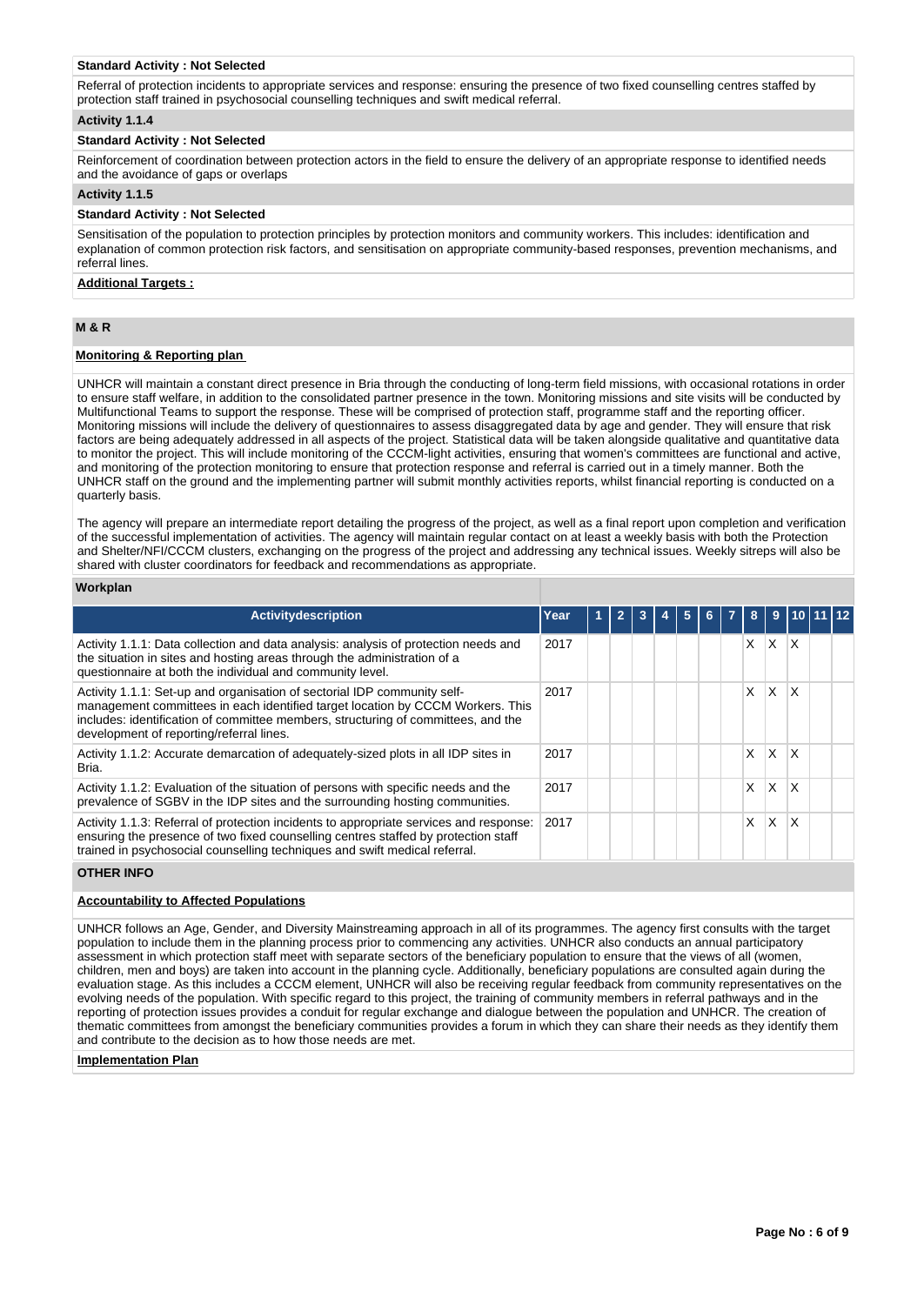UNHCR will undertake a direct implementation modality for much of this project to oversee the activities and to conduct the key coordination between COOPI and other actors in the field. Whilst the SGBV prevention and response teams and site monitors will be from COOPI, UNHCR protection staff, both national and international, will maintain a constant presence in Bria visiting sites and hosting areas on a regular basis, as well as attending meetings with the community sectorial committees to ensure that needs are identified and addressed. COOPI, in its role as implementing partner, will conduct protection monitoring activities in the town, providing quick response activities and staffing the two fixed counselling centres. COOPI staff have already benefited from a professional training delivered by a qualified international Psychologist. As this is a reinforcement and an extension of the existing emergency response, UNHCR will retain the same reporting lines through its Field Office in Bambari. The existing COOPI Head of Project in Bria will continue their activities, whilst the team conducting the CCCM activities will be increased from 8 Community Workers to 16 hired through COOPI, with close support by UNHCR. The implementation plan will be regularly updated to account for any changes in the context such as deterioration or improvement in the security situation. As with all implementing partners, COOPI has to adhere to UN partner financial rules, has to submit an annual plan detailing activities, budgets, and human resources, as well regular implementation and financial reports, and is subject to an annual auditing process. The level of ongoing delivery of assistance after the end of humanitarian fund financing in three months' time will be determined by the situation of the population at the time. Nevertheless, UNHCR will take steps, both within its existing budget and by seeking other avenues of funding, to ensure that the financial requirements are met beyond the short-term.

## **Coordination with other Organizations in project area**

| Name of the organization | <b>Areas/activities of collaboration and rationale</b> |
|--------------------------|--------------------------------------------------------|
| Oxfam                    | Bria/distribution of WASH assistance                   |
| ESPERANCE                | Bria/on site CCCM activities                           |
| <b>COOPI</b>             | <b>Bria/Protection and CCCM activities</b>             |
| <b>OCHA</b>              | Bria/Coordination                                      |

# **Environment Marker Of The Project**

A: Neutral Impact on environment with No mitigation

#### **Gender Marker Of The Project**

2a- The project is designed to contribute significantly to gender equality

# **Justify Chosen Gender Marker Code**

This project includes a significant protection component focused specifically on women's protection. Protection monitoring staff will be a central thrust of the project, delivering effective counselling for SGBV survivors, and fast referral mechanisms for medical follow-up for survivors of SGBV. The project also includes the organisation of women's committees within the CCCM component, as well as the collection of data to ensure the provision of follow-up protection assistance for those with specific vulnerabilities such as female-headed households. Disagregated data on women and children will be gathered both at the initial assessment and planning stage of the project, as well as during the monitoring and evaluation stages.

# **Protection Mainstreaming**

This project is undertaken in consultation with the population of concern to ensure it meets their most urgent needs. Protection activities are cross-cutting in the CCCM component of the project, with sensitisation sessions delivered to ensure that the community are made aware of protection risks and how best to mitigate them. The project will include an exit strategy from the beginning and the focus on community selfmanagement will ensure that the community are in a stronger position at the end of the project. The identification of the most vulnerable and those with specific needs will enable UNHCR to deliver tailored protection assistance to mitigate those vulnerabilities, whilst the extension of medical referrals and direct psychosocial assistance to hosting communities in Bria will help to inculcate peaceful coexistence.

## **Country Specific Information**

# **Safety and Security**

As this is an emergency response to a conflict displacement, security remains unpredictable in Haute-Kotto. UNHCR Field Office Bambari maintains a Field Safety Advisor who will conduct frequent missions to support the response in Bria. UNHCR also participates in the Area Security Management Team in Bria, as well as in the national Security Management Team based in Bangui. The Agency follows UN guidelines, conducts its activities on MINUSCA-patrolled axes, and maintains regular contact with MINUSCA, UNDSS, and the local authoriites, as well as its network of partners and stakeholders, to ensure staff safety. This is crucial to the running of the project, given that Anti-Balaka and the various grouping of FPRC are constantly shifting their presence in order to better position themselves. Any information relevant to the security situation is shared at the earliest in order to agree a common position.

## **Access**

In addition to its constant rotating missions to Bria, UNHCR maintains a Field Office in Bambari from which it can provide guidance to its teams on the ground, UNHCR has access to vehicles and accommodation.

# **BUDGET**

| Code | <b>Budget Line Description</b>           |   | D / S Quantity Unit | cost                       | Duration  %<br>Recurran charged<br><b>ce</b> | <b>to CHF</b> | <b>Total Cost</b> |
|------|------------------------------------------|---|---------------------|----------------------------|----------------------------------------------|---------------|-------------------|
|      | 1. Staff and Other Personnel Costs       |   |                     |                            |                                              |               |                   |
| 1.1  | <b>UNHCR Protection Officer</b>          | D |                     | 10,00<br>0.00              | 3                                            | 30.00         | 9,000.00          |
|      | One on mission in Bria at all times      |   |                     |                            |                                              |               |                   |
| 1.2  | <b>UNHCR Protection Associate (CCCM)</b> | D |                     | $1 \mid 3,135 \mid$<br>.00 | 3                                            | 30.00         | 2,821.50          |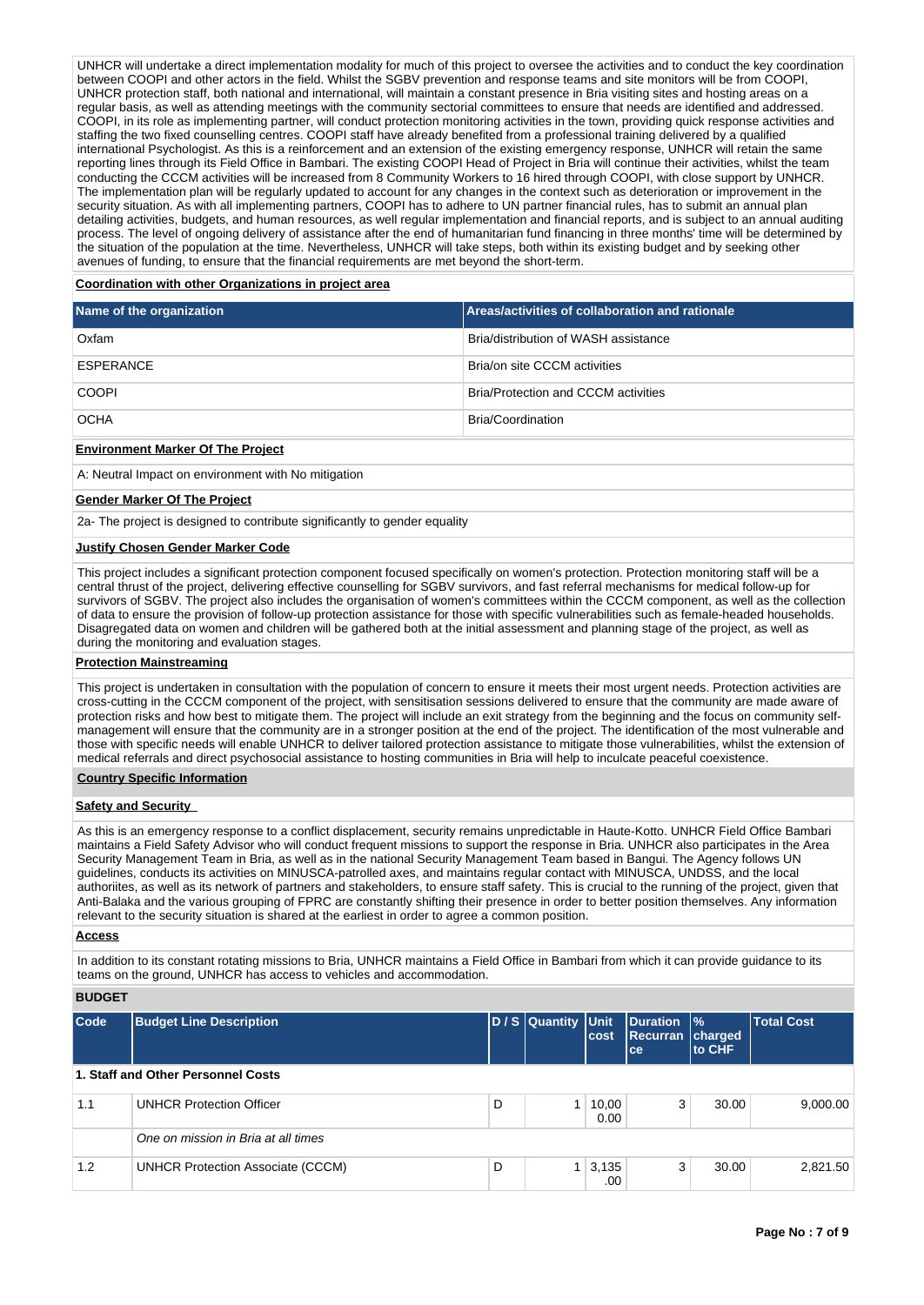|                          | One on mission in Bria at all times                                                       |             |           |                  |              |             |            |  |  |  |
|--------------------------|-------------------------------------------------------------------------------------------|-------------|-----------|------------------|--------------|-------------|------------|--|--|--|
|                          | <b>Section Total</b>                                                                      |             |           | 11,821.50        |              |             |            |  |  |  |
|                          | 2. Supplies, Commodities, Materials                                                       |             |           |                  |              |             |            |  |  |  |
| <b>NA</b>                | <b>NA</b>                                                                                 | <b>NA</b>   | 0         | 0.00             | 0            | 0           | 0.00       |  |  |  |
|                          | <b>NA</b>                                                                                 |             |           |                  |              |             |            |  |  |  |
|                          | <b>Section Total</b>                                                                      |             |           |                  |              |             | 0.00       |  |  |  |
| 3. Equipment             |                                                                                           |             |           |                  |              |             |            |  |  |  |
| <b>NA</b>                | <b>NA</b>                                                                                 | <b>NA</b>   | 0         | 0.00             | 0            | $\pmb{0}$   | 0.00       |  |  |  |
|                          | <b>NA</b>                                                                                 |             |           |                  |              |             |            |  |  |  |
|                          | <b>Section Total</b>                                                                      |             | 0.00      |                  |              |             |            |  |  |  |
|                          | 4. Contractual Services                                                                   |             |           |                  |              |             |            |  |  |  |
| <b>NA</b>                | <b>NA</b>                                                                                 | <b>NA</b>   | 0         | 0.00             | 0            | $\mathbf 0$ | 0.00       |  |  |  |
|                          | <b>NA</b>                                                                                 |             |           |                  |              |             |            |  |  |  |
|                          | <b>Section Total</b>                                                                      |             |           |                  |              |             | 0.00       |  |  |  |
| 5. Travel                |                                                                                           |             |           |                  |              |             |            |  |  |  |
| 5.1                      | Flights from Branch Office Bangui to Bria                                                 | D           |           | 6 150.0<br>0     | $\mathbf{1}$ | 100.00      | 900.00     |  |  |  |
|                          |                                                                                           |             |           |                  |              |             |            |  |  |  |
| 5.2                      | UNHCR Road Missions to and within Bria                                                    | D           |           | 1 20.00          | 40           | 100.00      | 800.00     |  |  |  |
|                          | Travel around and between displacement sites and hosting areas                            |             |           |                  |              |             |            |  |  |  |
|                          | <b>Section Total</b>                                                                      |             |           |                  |              |             | 1,700.00   |  |  |  |
|                          | 6. Transfers and Grants to Counterparts                                                   |             |           |                  |              |             |            |  |  |  |
| 6.1                      | Running cost of COOPI monitoring, SGBV response, and<br>CCCM activities for affected area | $\mathsf S$ |           | 1 119,7<br>60.00 | $\mathbf{1}$ | 100.00      | 119,760.00 |  |  |  |
|                          | Detailed line-by-line budget in annex                                                     |             |           |                  |              |             |            |  |  |  |
|                          | <b>Section Total</b>                                                                      |             |           |                  |              |             | 119,760.00 |  |  |  |
|                          | 7. General Operating and Other Direct Costs                                               |             |           |                  |              |             |            |  |  |  |
| <b>NA</b>                | <b>NA</b>                                                                                 | $\sf NA$    | $\pmb{0}$ | 0.00             | $\mathsf 0$  | $\mathbf 0$ | 0.00       |  |  |  |
|                          | <b>NA</b>                                                                                 |             |           |                  |              |             |            |  |  |  |
|                          | <b>Section Total</b>                                                                      |             |           |                  |              |             | 0.00       |  |  |  |
| <b>SubTotal</b><br>10.00 |                                                                                           |             |           |                  |              |             | 133,281.50 |  |  |  |
| Direct                   |                                                                                           |             |           |                  |              |             | 13,521.50  |  |  |  |
| Support                  |                                                                                           |             |           |                  |              |             | 119,760.00 |  |  |  |
| <b>PSC Cost</b>          |                                                                                           |             |           |                  |              |             |            |  |  |  |
|                          | PSC Cost Percent                                                                          |             |           |                  |              |             | 7.00       |  |  |  |
| PSC Amount               |                                                                                           |             |           |                  |              |             | 9,329.71   |  |  |  |
| <b>Total Cost</b>        |                                                                                           |             |           |                  |              |             | 142,611.21 |  |  |  |